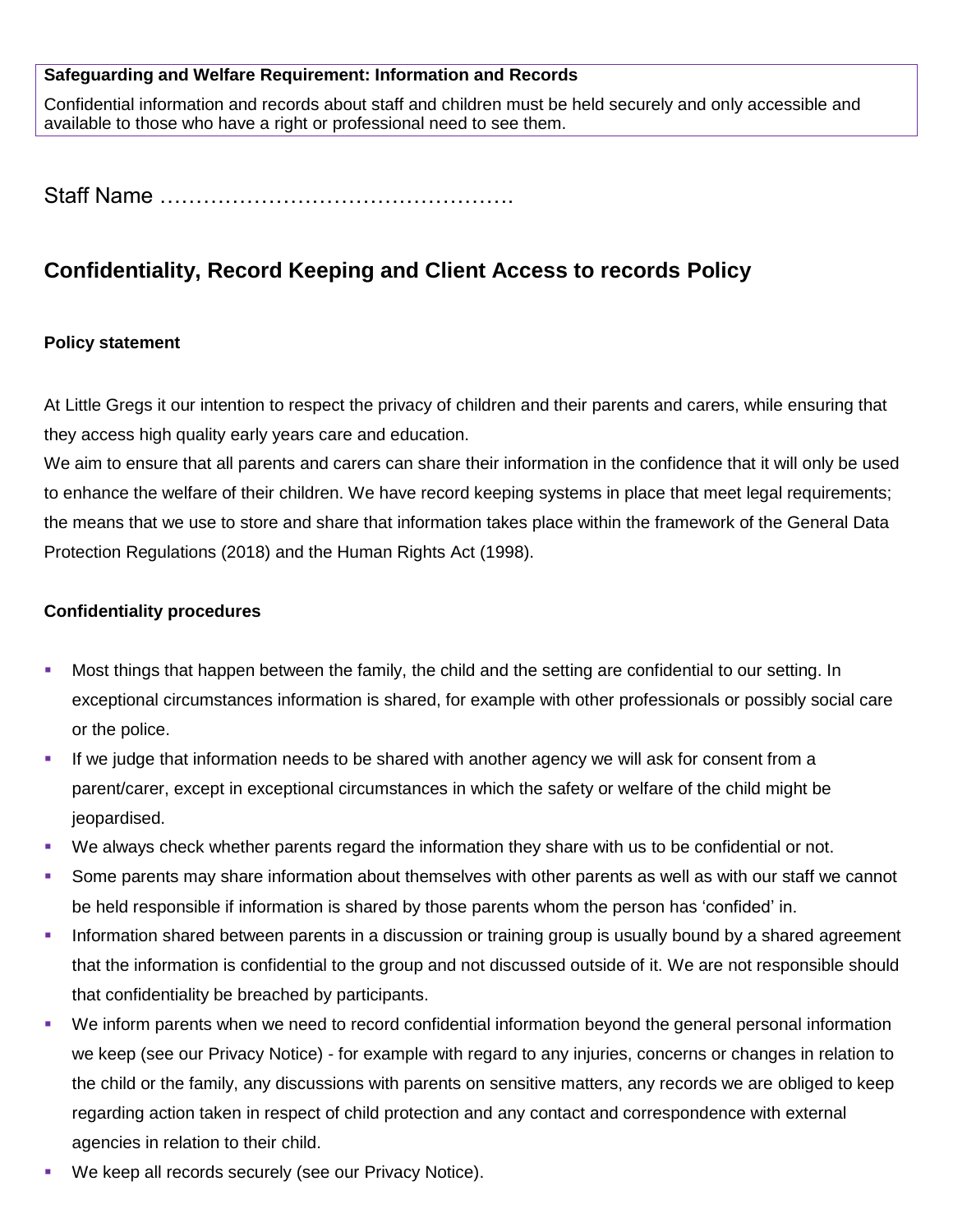- Information is kept in a manual file, or electronically. Our staff may also use a computer to type reports, or letters. Where this is the case, the typed document is deleted from the laptop and only the hard copy kept.
- Where it is helpful to keep an electronic copy( in the case of a child on the SEN Register or a Child on the Child Protection Register) we download it onto our main office computer, labelled with the child's initials and kept securely in the child's file on the manager's confidential file. No documents are kept on the hard drive of the Laptop. This is because the laptop does not have facilities for confidential user folders.
- Our staff discuss children's general progress and well being together in meetings, but more sensitive information is restricted to our manager and the child's key person, and is shared with other staff on a need to know basis.
- We do not discuss children with staff who are not involved in the child's care, nor with other parents or anyone else outside of the setting.
- Our discussions with other professionals take place within a professional framework and not on an informal or ad-hoc basis.
- Where third parties share information about an individual us our practitioners and the manager check if it is confidential, both in terms of the party sharing the information and of the person whom the information concerns.

#### **Client access to records procedures**

Parents may request access to any confidential records we hold on their child and family following the procedure below:

- The parent is the 'subject' of the file in the case where a child is too young to give 'informed consent' and has a right to see information that our setting has compiled on them.
- Any request to see the child's personal file by a parent or person with parental responsibility must be made in writing to the manager.
- We acknowledge the request in writing, informing the parent that an arrangement will be made for him/her to see the file contents, subject to third party consent.
- Our written acknowledgement allows one month for the file to be made ready and available. We will be able to extend this by a further two months where requests are complex or numerous. If this is the case, We will inform you within one month of the receipt of the request and explain why the extension is necessary
- A fee may be charged for repeated requests, or where a request requires excessive administration to fulfil.
- Our manager informs the directors and legal advice may be sought before sharing a file.
- Our manager goes through the file with the directors and ensures that all documents have been filed correctly, that entries are in date order and that there are no missing pages. They note any information, entry or correspondence or other document which mentions a third party.
- We write to each of those individuals explaining that the subject has requested sight of the file, which contains a reference to them, stating what this is.
- They are asked to reply in writing to our manager giving or refusing consent for disclosure of that material.
- We keep copies of these letters and their replies on the child's file.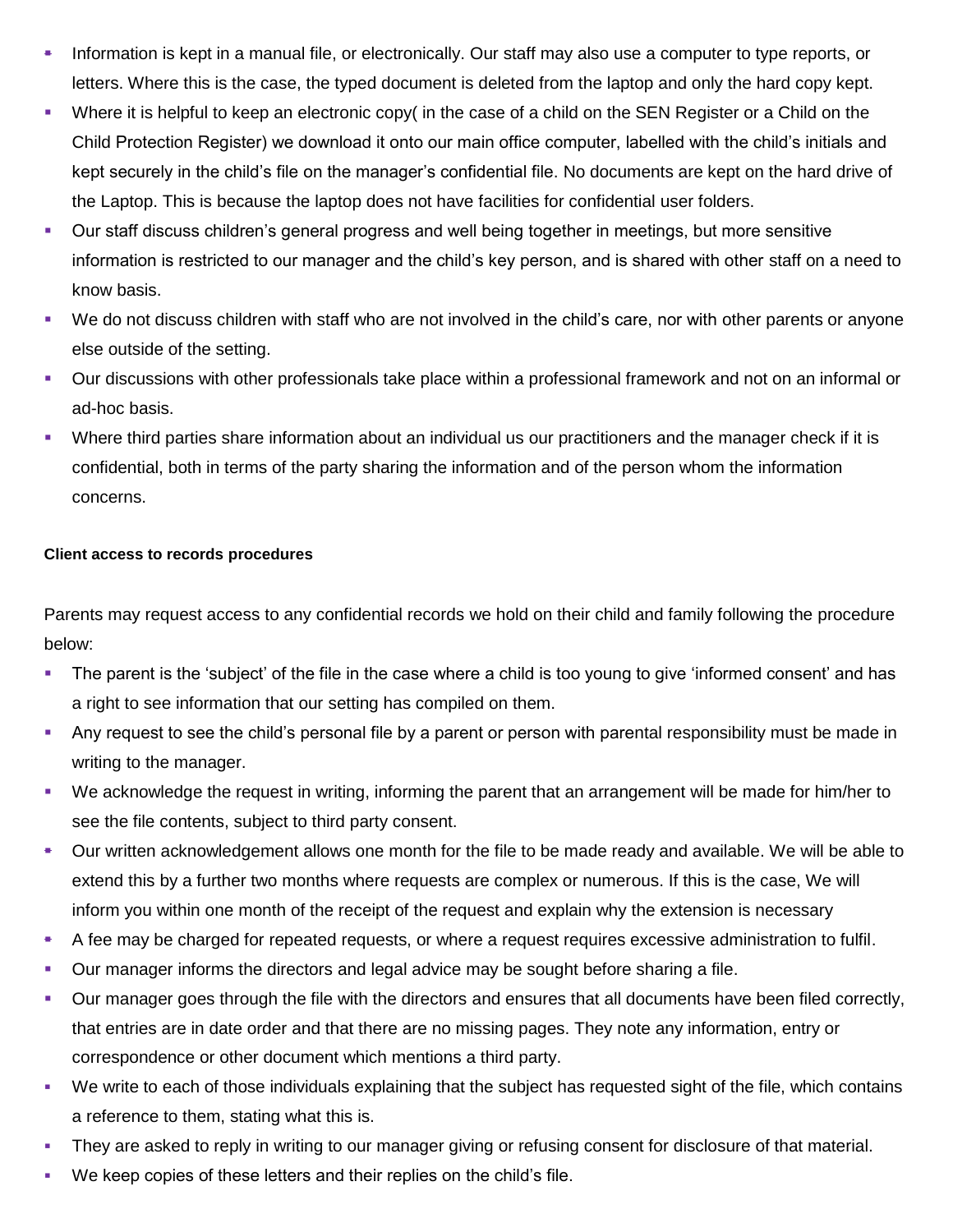- 'Third parties' include each family member noted on the file; so where there are separate entries pertaining to each parent, step parent, grandparent etc. we write to each of them to request third party consent.
- Third parties also include workers from any other agency, including children's social care and the health authority for example. Agencies will normally refuse consent to share information, preferring instead for the parent to be redirected to those agencies for a request to see their file held by that agency.
- Members of our staff should also be written to, but we reserve the right under the legislation to override a refusal for consent or to just delete the name of the staff member and not the information. We may grant refusal if the member of staff has provided information that could be considered 'sensitive' and the staff member may be in danger if that information is disclosed; or if that information is the basis of a police investigation. However, if the information is not sensitive, then it is not in our interest to withhold that information from a parent. In each case this should be discussed with members of staff and decisions recorded.
- When we have received all the consents/refusals our manager takes a photocopy of the complete file. On the copy of the file, our manager removes any information that a third party has refused consent for us to disclose and blank out any references to the third party, and any information they have added to the file, using a thick marker pen.
- The copy file is then checked by the directors and legal advisors to verify that the file has been prepared appropriately.
- What remains is the information recorded by the setting, detailing the work initiated and followed by them in relation to confidential matters. This is called the 'clean copy'.
- We photocopy the 'clean copy' again and collate it for the parent to see.
- Our manager informs the parent that the file is now ready and invites him/ her to make an appointment to view it.
- Our manager and a director will meet with the parent to go through the file, explaining the process as well as what the content of the file records about the child and the work that has been done. Only the person(s) with parental responsibility can attend that meeting, or the parent's legal representative or interpreter.
- The parent may take a copy of the prepared file away; but, to ensure it is properly explained to and understood by the parent, we never hand it over without discussion.
- It is an offence to remove material that is controversial or to rewrite records to make them more acceptable. Our recording procedures and guidelines ensure that the material reflects an accurate and non-judgemental account of the work we have done with the family.
- If a parent feels aggrieved about any entry in the file, or the resulting outcome, then we refer the parent to our complaints procedure.
- The law requires that the information we hold must be held for a legitimate reason and must be accurate (see our Privacy Notice). If a parent says that the information we hold is inaccurate, then the parent has a right to request for it to be changed. However, this only pertains to factual inaccuracies. Where the disputed entry is a matter of opinion, professional judgement, or represents a different view of the matter than that held by the parent, we retain the right not to change that entry, but we can record the parent's view of the matter. In most